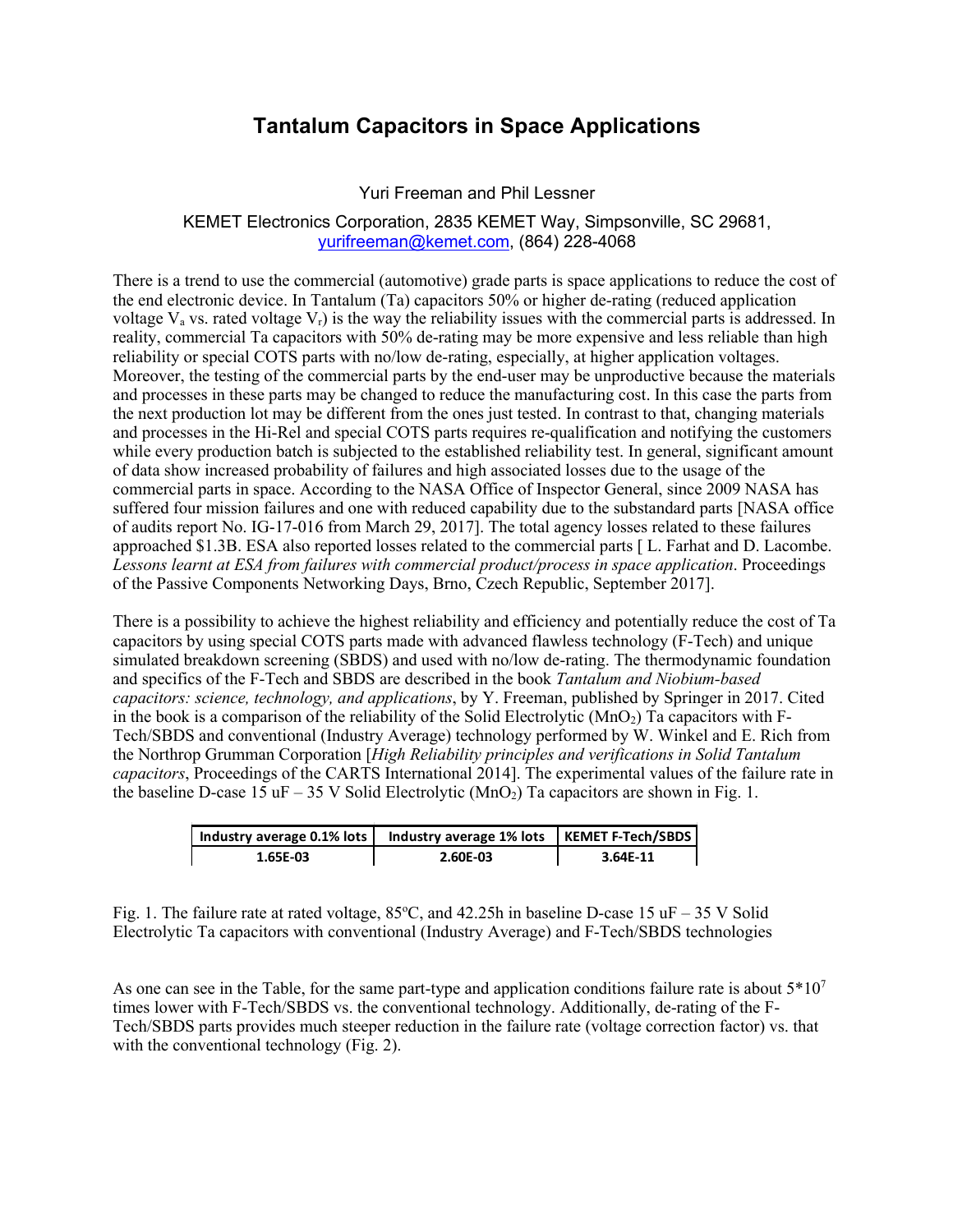

Fig. 2. Failure rate voltage correction factor in D-case 15  $\mu$ F – 35 V Solid Electrolytic Ta capacitors with conventional (Industry Average) and F-Tech/SBDS technologies.

According to Fig. 2, 20% de-rating of the KEMET F-Tech/SBDS parts provides more reduction in the failure rate then 50% de-rating of the Industry Average parts with conventional technology. In both cases the experimental data fit well power function; however, the exponent in this function is about 4x larger with F-Tech/SBDS vs. the conventional technology resulting in the steep drop in the failure rate with the de-rating.

Shown in Fig. 1 and 2 experimental values of the failure rate in the  $MnO<sub>2</sub>$  Ta capacitors were obtained via step stress life test (SSLT) with gradual increase of the applied voltage above the rated voltage and hold time at every step. Similar SSLT test was performed on the same type D-case 15 uF – 35 Polymer Ta capacitors manufactured with F-Tech/SBDS. The materials and processes in Polymer capacitors were the same as these in MnO<sub>2</sub> capacitors except the cathode where manganese dioxide was replaced with the conductive polymer. The polymer technology was either hybrid with internal in-situ polymerization and external pre-polymerized slurry or special slurry internally and externally (the book, chapter 2.3). Fig. 3 shows the SSLT results for the D-case 15  $\text{uF} - 35 \text{ V } \text{MnO}_2$ , Polymer Hybrid, and Polymer Slurry capacitors.

|                    | Va/Vr |      |       |      |      |         |
|--------------------|-------|------|-------|------|------|---------|
| Failures, %        | 1.42  | 1.71 |       | 2.28 | 2.57 | Total % |
| MnO <sub>2</sub>   | 0     |      | 11.25 | 45   | 42.5 | 98.75   |
| <b>Poly Hybrid</b> | 0     |      |       |      |      | 0       |
| <b>Poly Slurry</b> | 0     |      |       |      |      | 0       |

Fig. 3. SSLT results for the D-case 15  $\text{uF} - 35 \text{ V}$  Ta capacitors with F-Tech/SBDS and different cathodes

As one can see in Fig. 3, no Polymer capacitors failed at the test conditions that induced the failures in practically all the MnO2 capacitors. These results demonstrate exceptional strength of the dielectric in the Polymer Ta capacitors manufactured with F-Tech and SBDS. This exceptional dielectric strength was also confirmed by the BDV test (Fig. 4)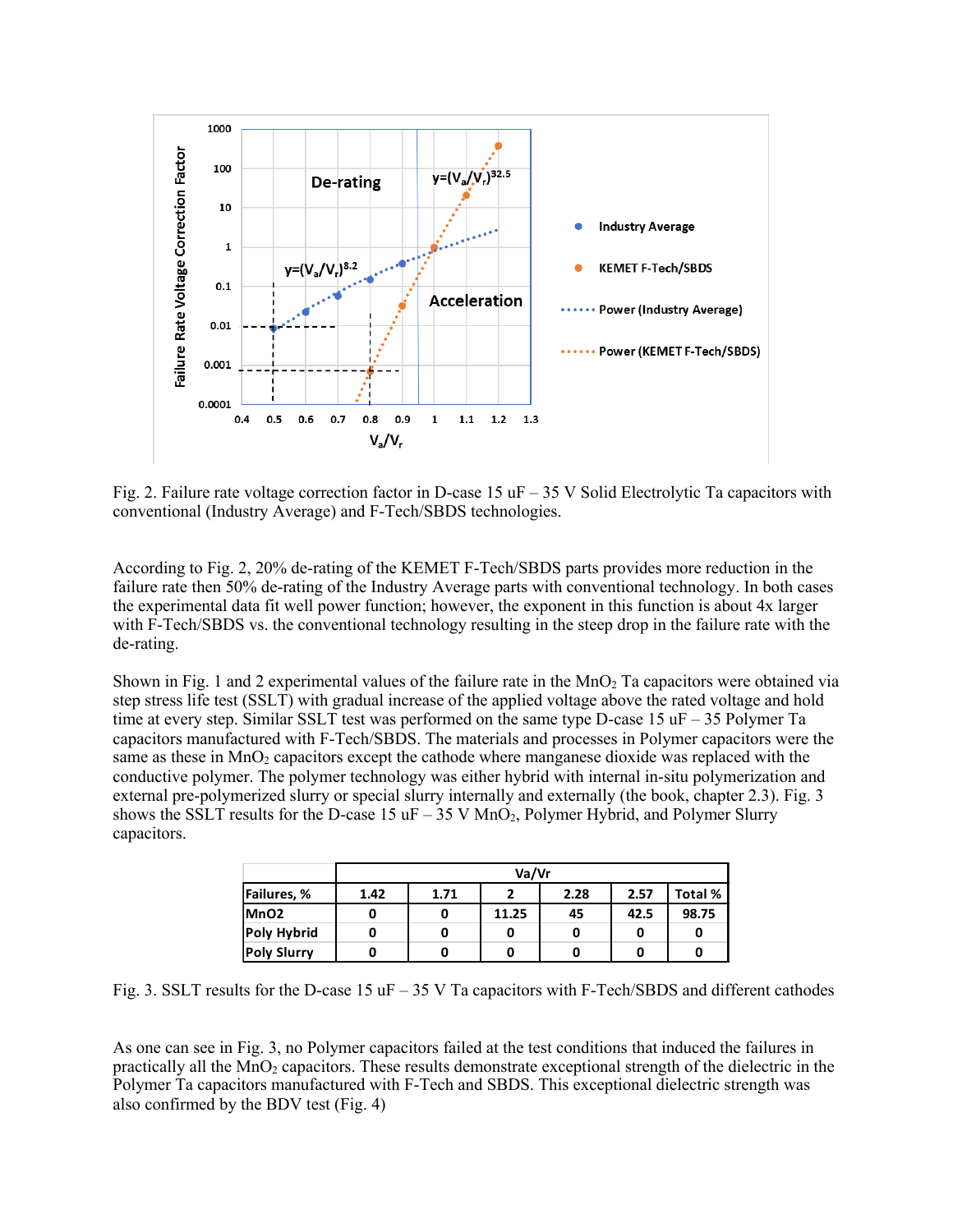

Fig. 4. BDV in the D-case 15  $\text{uF} - 35 \text{ V}$  Ta capacitors with F-Tech/SBDS and different cathodes

Fig. 4 shows that a combination of the advanced anode and dielectric technology (F-Tech), special slurry polymer technology, and unique screening technique (SBDS) provides the highest dielectric strength, and, thereby, stability and reliability, ever achieved in any Solid Ta capacitors. These Polymer Ta capacitors also demonstrate the highest application voltage and lowest DCL, which are comparable to these in Wet Ta capacitors, while their ESR is much lower than ESR in Wets. As an example, Fig. 5 demonstrates evolution of the B-case leaded Ta capacitors



Fig.5 Evolution of Ta capacitors

The major moving force for the evolution of Ta capacitors is reducing ESR to allow higher operating frequencies and lower heat generation by the ac current. During half a century progress in ESR was accompanied by reducing the operating voltages and increasing DCL first in Solid Electrolytic (MnO2) and then Polymer Ta capacitors. When Polymer Ta capacitors were developed in 1990s, they were low voltage, leaky and unreliable; though, their ESR was significantly lower vs. ESR in Wets and  $MnO<sub>2</sub>$  Ta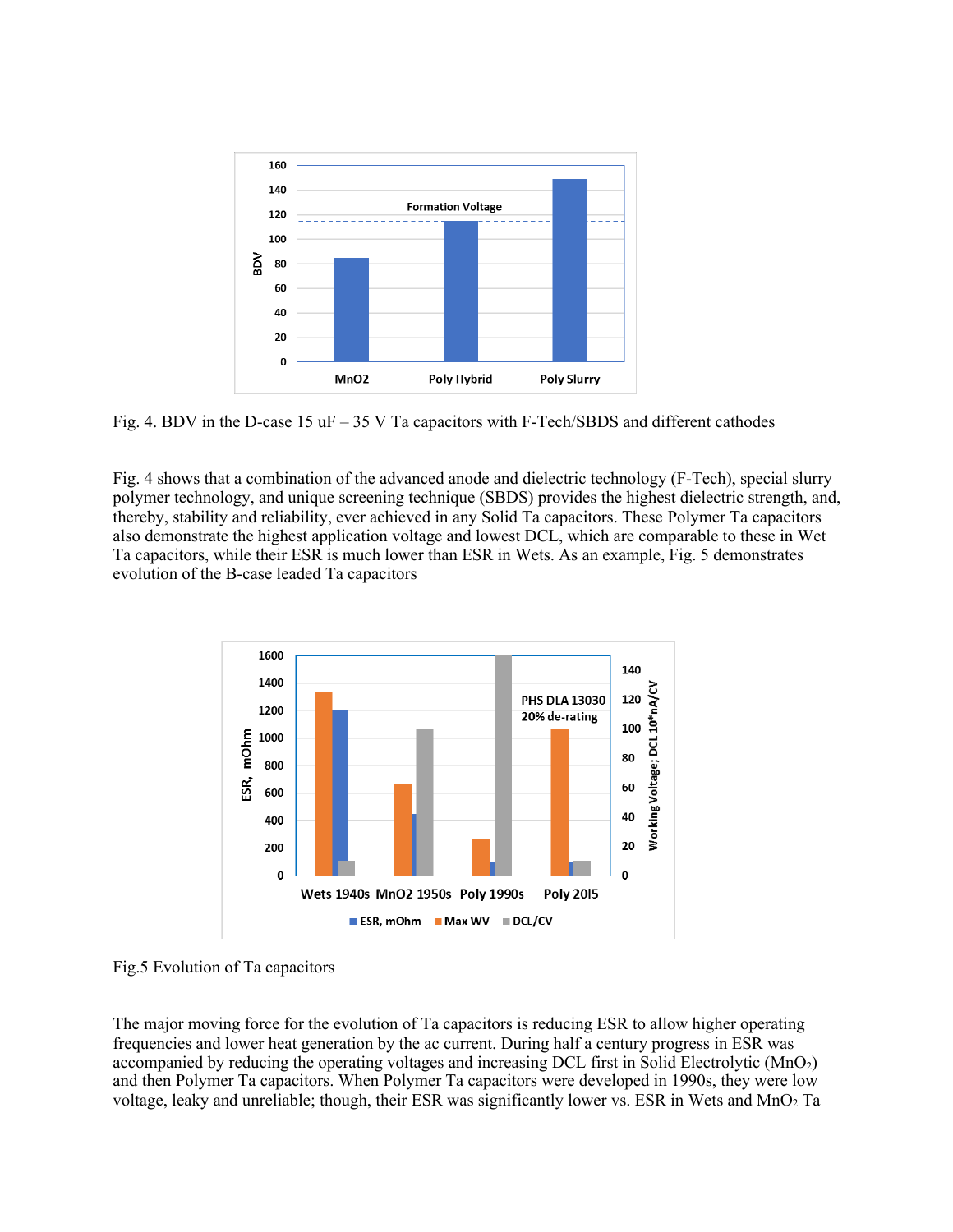capacitors. Shown in Fig. 5 Polymer 2015 Ta capacitors present KEMET Polymer hermetic seal (PHS) Ta capacitors manufactured with F-Tech/SBDS, special polymer slurry, and controlled amount of humidity in the hermetic can (the book, chapter 3.3). These Polymer Ta capacitors have working voltage and DCL similar to these in Wet Ta capacitors while much lower ESR, especially, at low temperatures. The PHS are covered by the DLA 13030 and have been successfully used in space for about five years.

With any technology, the de-rating has stronger impact on the volume and weight of Ta capacitors in comparison to the other types of the capacitors. For instance, 50% de-rating of the ceramic capacitors typically results in approximately 2x volume increase to maintain the same capacitance. In contrast to that, 50% de-rating of Ta capacitors results in about 10x increase in volume and proportional increase in weight to maintain the same capacitance. The strong impact of the de-rating on the volume and weight of Ta capacitors is due to the combination of the thicker dielectric and coarser Ta powder with lower specific surface area needed to form the thicker dielectric on the Ta anodes. As an example, Fig. 6 shows Solid Electrolytic Ta capacitors with capacitance 4.7 uF and application voltage 25 V: D-case 4.7 uF – 50 V (50% de-rating), B-case 4.7 uF – 35 V (30% derating), and A-case 4.7 uF -25 (no de-rating). The ratio in volume and weight in these capacitors is approximately 10:2.5:1.



Fig. 6. Surface mount Solid Electrolytic Ta capacitors D-case 4.7 uF -50 V, B-case 4.7 uF – 35 V and Acase  $4.7$  uF  $-25$  V

The increase in volume of Ta capacitors due to the de-rating means equal loss in the volumetric efficiency in terms of charge (CV/cc) and energy ( $E$ /cc). At the same time, the high volumetric efficiency is the major advantage of Ta capacitors in comparison to the other types of the capacitors. The 10x loss in volumetric efficiency due to the 50% de-rating makes efficiency of Ta capacitors comparable to that in less expensive ceramic capacitors. Besides that, thick dielectric in the higher voltage Ta capacitors made with conventional technology and used with 50% de-rating contains large number of the initial defects that can progress and cause the field failures even with the de-rating. In this case the de-rating has negative effect on the reliability. Finally, the 10x increase in volume due to the 50% de-rating and proportional increase in weight result in higher manufacturing cost, which depends strongly on the amount of Ta powder in Ta anodes. Though F-Tech and SBDS add to the manufacturing cost, Ta capacitors made with the F-Tech/SBDS and used with no or low (20%-30%) de-rating provide not only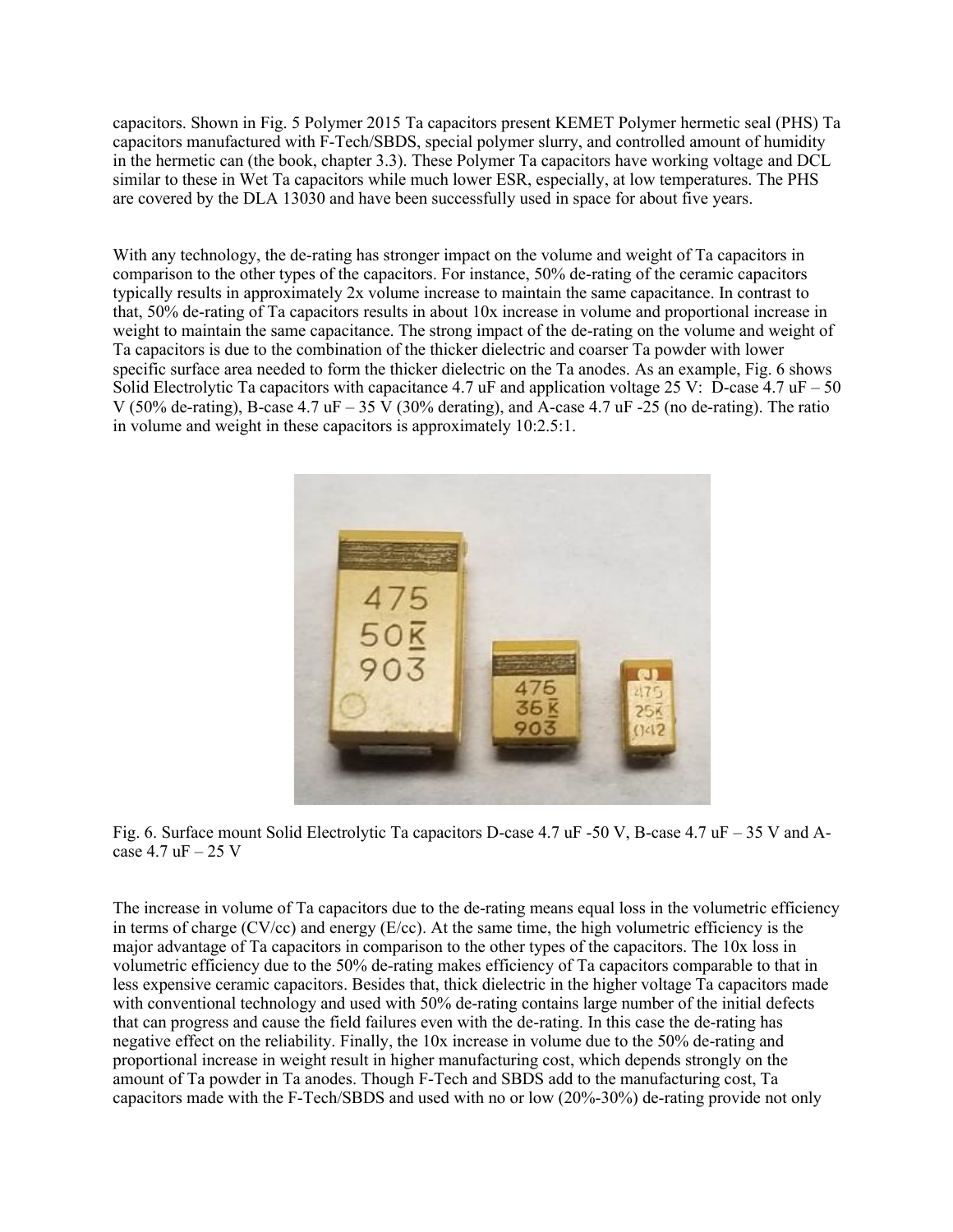higher reliability and efficiency, but potentially lower cost in comparison to the larger size commercial Ta capacitors used with 50% de-rating.

The F-Tech and SBDS also help reduce anomalous charge current (ACC) in higher voltage Polymer Tantalum capacitors (the book, chapter 3.5). As an example, Fig. 7 shows the current at  $V = 28$  V during the ramp test (dV/dt = 120 V/s) of the non-hermetic D-case Polymer Ta capacitor 15 uF – 35 V manufactured with conventional (a) and F-Tech/SBDS (b) technologies. Before the ramp test the capacitors were bake-out at  $125^{\circ}$ C and then cooled down to 0 $^{\circ}$ C.



Fig. 7. Ramp test of the 540D Polymer Tantalum capacitors 15  $\mu$ F – 35 V manufactured with conventional technology (a) and F-Tech/SBDS (b)

As one can see in Fig. 7, the current values are lower with F-Tech/SBDS vs. conventional technology, though, still higher than theoretical current value calculated as  $I = C^*dV/dt$ . The work is in progress to reduce the current to the theoretical level (eliminate ACC).

#### Conclusions and Recommendations

- Only Hi-Rel and special COTS Ta capacitors with established reliability are recommended for the space application.
- Commonly used 50% de-rating of Ta capacitors results in 10x increase in volume and proportional increase in weight and cost. It can also have negative effect on the reliability of the higher voltage Ta capacitors made with conventional technology.
- Ta capacitors made with F-Tech/SBDS and used with no or low (20%-30%) de-rating provide high reliability and efficiency as well as potentially cost benefits vs. larger size Ta capacitors made with the conventional technology and used with 50% or higher de-rating.
- Polymer Ta capacitors made with F-Tech/SBDS and special polymer technology provide not only low ESR, but also the highest dielectric strength, and, thereby, stability and reliability, ever achieved in any Solid Ta capacitors.